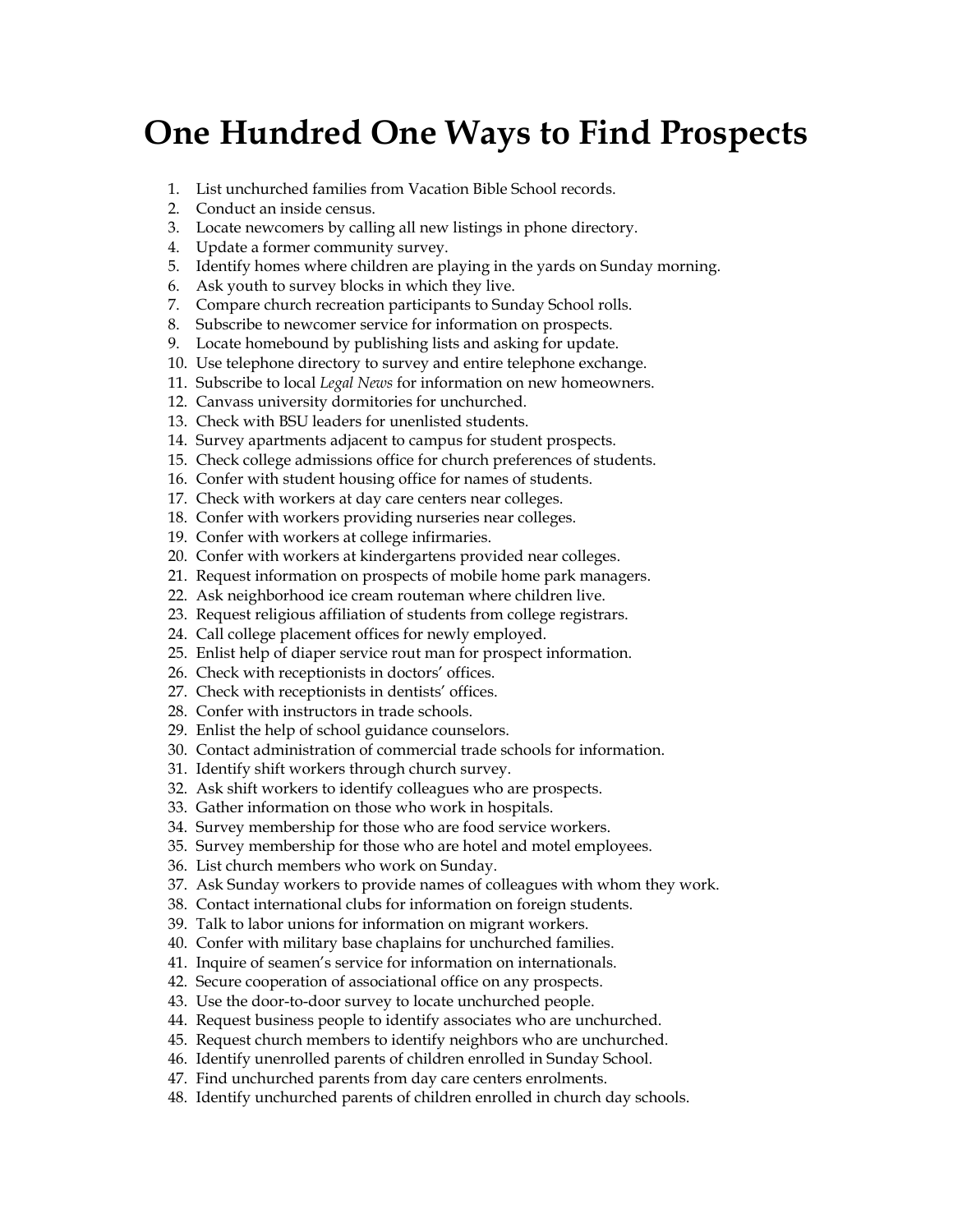- 49. Identify unchurched parents of children enrolled in church kindergarten.
- 50. Request mail response from radio audience.
- 51. Secure names from Dial-a-Devotional service.
- 52. Survey by phone newcomers listed by utilities turn-ons.
- 53. Contact moving companies for newcomers.
- 54. Use tip prospect cards in pew racks.
- 55. Use "I Know a Prospect" cards throughout the church.
- 56. Follow up on information received from Sunday School visitors.
- 57. Follow up on information received from church worship visitors.
- 58. Check with base chaplain for those with special Bible study needs.
- 59. Request information on newcomers from real estate agents.
- 60. Report the unchurched attending Bible Study Fellowships near military bases.
- 61. Use military base phone directories to take telephone survey.
- 62. Locate deaf by checking with community institutions.
- 63. Locate blind by checking with community institutions.
- 64. Check with public health service for names of handicapped persons.
- 65. Locate mentally retarded through mental Retardation Association.
- 66. Secure information on the families of mentally retarded.
- 67. Check church roll against Sunday School roll for Bible study prospects.
- 68. Identify unchurched persons in one's vocation, discipline, and/or professional club.
- 69. Request union members to identify unchurched work associates.
- 70. Talk to nursing home personnel for information on patients.
- 71. Request personnel at retirement center for prospect information.
- 72. Locate persons in correctional institutions desiring Bible study.
- 73. Enlist help of institutional doctors to identify prospects.
- 74. Enlist help of institutional chaplains to identify prospects.
- 75. Secure assistance of relatives of institutionalized persons.
- 76. Enlist help of institutional managers in finding person to whom church can minister.
- 77. Enlist help of employees at institutions for providing prospect information.
- 78. Glean local newspaper for information on newlyweds.
- 79. Check the hospital reports in newspapers for names of new babies.
- 80. Enclose a "return card" in graduate's congratulations.
- 81. Send congratulations to those who have been reported achieving any public recognition. Request information on enclosed return card.
- 82. Secure cooperation of local businesses to identify recent high school graduates.
- 83. Identify recent graduates with bank's list of new accounts.
- 84. Request apartment manager's assistance in locating recent graduates.
- 85. Ask guidance counselors for names of recent graduates.
- 86. Follow up on prospects located by bus ministry.
- 87. Ask bus riders to identify other unchurched children.
- 88. Follow up on prospects located by bus ministry.
- 89. Contact welfare agencies to identify sub-culture groups.
- 90. Secure cooperation of social workers to identify sub-culture groups.
- 91. Check all family members of babies enrolled in Cradle Roll Department.
- 92. Use cross-reference directories to survey apartment houses.
- 93. Provide Outreach-Ministry forms for on going prospect reporting.
- 94. Provide guest book in church lobby to identify visitors to weddings, funerals, and other meetings at the church.
- 95. Use special registration forms for special events such as folk groups.
- 96. Register attendance of every person who attends revival.
- 97. Check newspaper for families of deceased- offer ministry.
- 98. Proved social events for parents without partners.